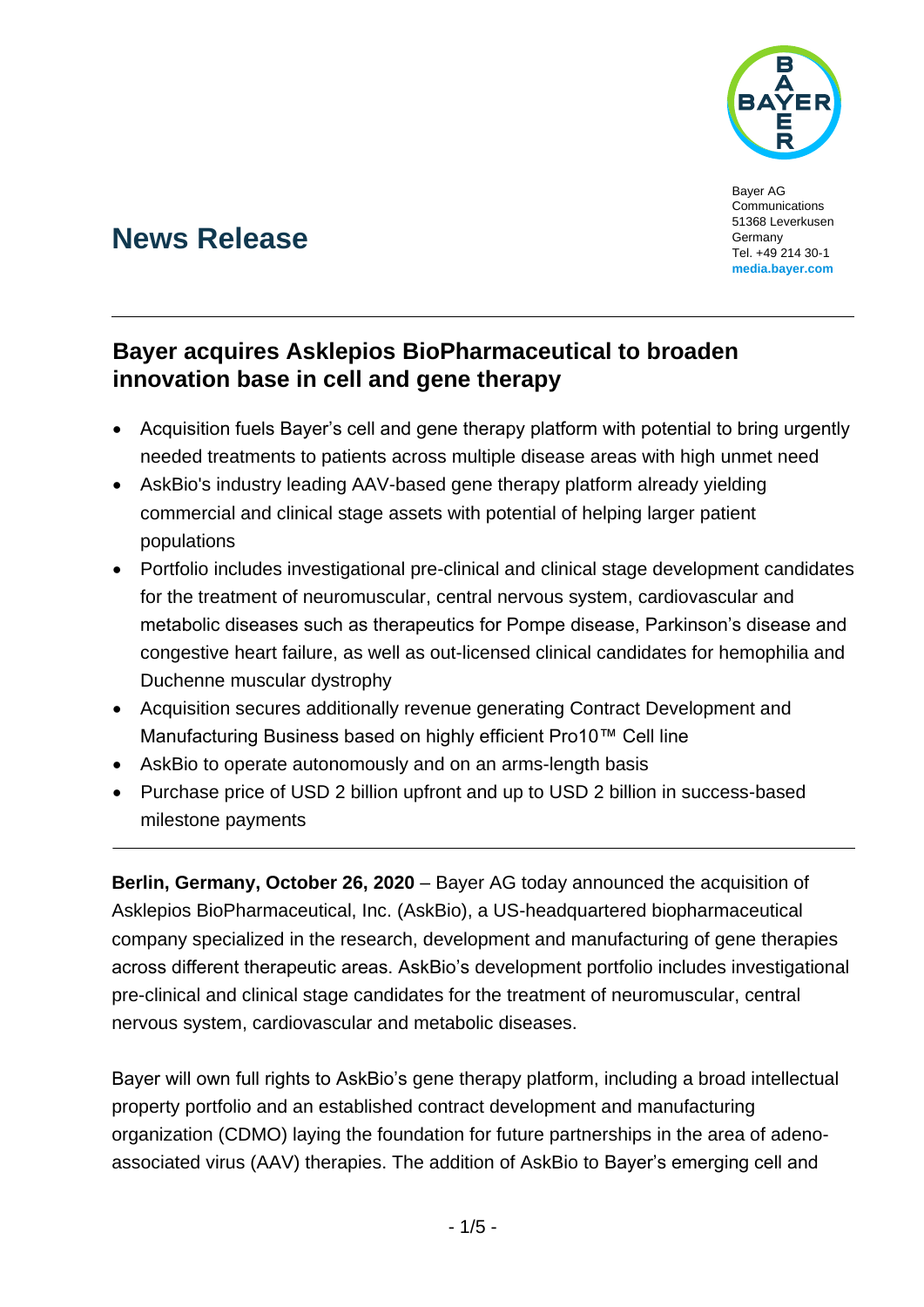gene therapy (CGT) business strengthens Bayer's commitment to the field. It complements the 2019 acquisition of BlueRock Therapeutics and consolidates Bayer's ambition to create platforms with the potential to have an impact in multiple therapeutic areas. Under the terms of the agreement, Bayer will pay an upfront consideration of USD 2 billion and potential success-based milestone payments of up to USD 2 billion. Some 75 percent of the potential success-based milestone payments are expected to be due during the course of the next five years and the remaining amount late thereafter.

"In line with our purpose 'science for a better life', we are committed to bringing significant improvements for patients through innovation," said Werner Baumann, Chairman of the Board of Management (CEO) of Bayer AG. "With this acquisition, Bayer significantly advances the establishment of a cell and gene therapy platform that can be at the forefront of breakthrough science, contributing to preventing or even curing diseases caused by gene defects and further driving company growth in the future."

"As part of our strategy, we are building new therapeutic platforms including cell and gene therapies," said Stefan Oelrich, Member of the Board of Management, Bayer AG and President of the Bayer's Pharmaceuticals Division. "As an emerging leader in the rapidly advancing field of gene therapies, the expertise and portfolio of AskBio supports us in establishing highly innovative treatment options for patients and further strengthens our portfolio. We want to help patients whose medical needs are not yet met by today's treatment options and we are looking forward to work together with the team at AskBio."

"Our innovation in capsid re-engineering and promoter design, coupled with our scaled manufacturing processes, gives us the tools to provide gene therapy solutions to more people suffering from a wider spectrum of disease that is not being adequately treated today," said Dr. Richard Jude Samulski, Chief Scientific Officer and Co-Founder of AskBio. "With Bayer's worldwide reach and translational expertise, especially in pathway diseases, our combined cultures of scientific advancement and commitment to patients, along with the retention of AskBio's independent structure, Bayer and AskBio are positioned to provide accelerated development of gene therapies to treat more patients who can benefit from them," said Sheila Mikhail, CEO and Co-Founder of AskBio.

Through the acquisition, Bayer will add an industry-leading adeno-associated virus (AAV) based gene therapy platform to its portfolio, which has already demonstrated applicability across different therapeutic areas. Besides multiple clinical-stage assets for indications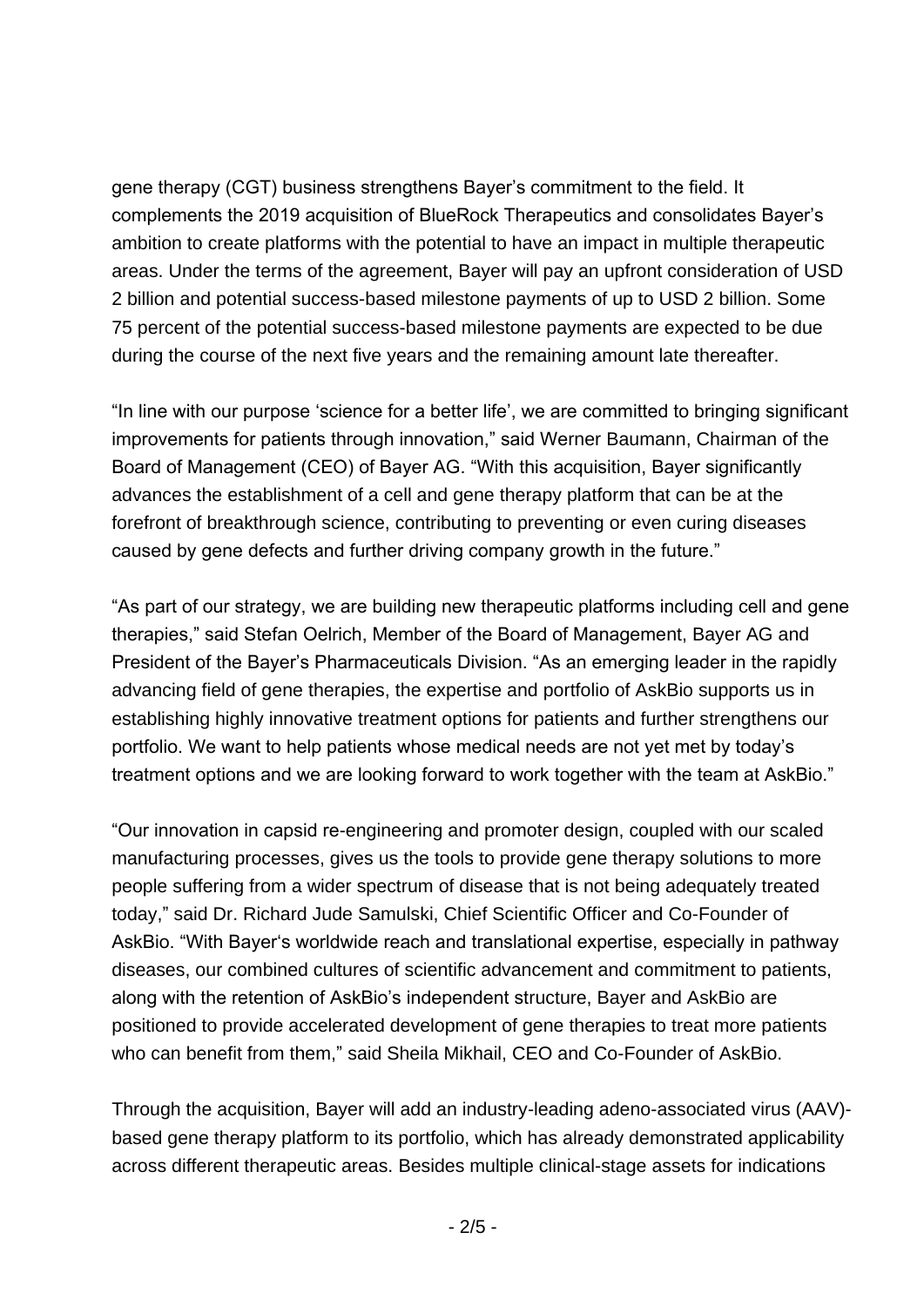with high unmet need, the acquisition includes a state-of-the-art gene therapy technology platform as well as existing gene therapy manufacturing platform.

Gene therapy offers new treatment options for many currently untreatable diseases, particularly genetic diseases caused by a single genetic defect.

AskBio's gene therapy platform includes an industry-leading cell line manufacturing process and an extensive AAV capsid and promoter library. The company has generated hundreds of proprietary third generation AAV capsids and promoters that offer differentiation through potentially improved efficacy, immune response and tissue and organ specificity. The platform represents one of the most advanced gene therapy platforms with the promise to also tackle polygenetic indications thereby also helping a larger number of patients. AskBio's lead research programs, which are focused on Pompe disease, Parkinson's disease and congestive heart failure are currently in early phases of clinical development.

To preserve its entrepreneurial culture as an essential pillar for nurturing successful innovation, AskBio will continue to operate as an independent company on an arm'slength basis. Bayer's newly established CGT unit will bundle Bayer's activities in this area moving forward in order to establish an innovation ecosystem for the participating partners within the Bayer organization.

Closing of the transaction is contingent on customary closing conditions, including receipt of the required regulatory approvals, and is expected to take place during the fourth quarter of 2020.

Credit Suisse is serving as financial advisor to Bayer, while Baker McKenzie is serving as legal counsel. JP Morgan is serving as financial advisor to AskBio, while Ropes & Gray is serving as legal counsel.

#### **About AskBio**

Founded in 2001, Asklepios BioPharmaceutical, Inc. (AskBio) is a privately held, clinicalstage gene therapy company dedicated to improving the lives of children and adults with genetic disorders. AskBio's gene therapy platform includes an industry-leading proprietary cell line manufacturing process called Pro10™ and an extensive adeno-associated virus (AAV) capsid and promoter library. Based in Research Triangle Park, North Carolina, the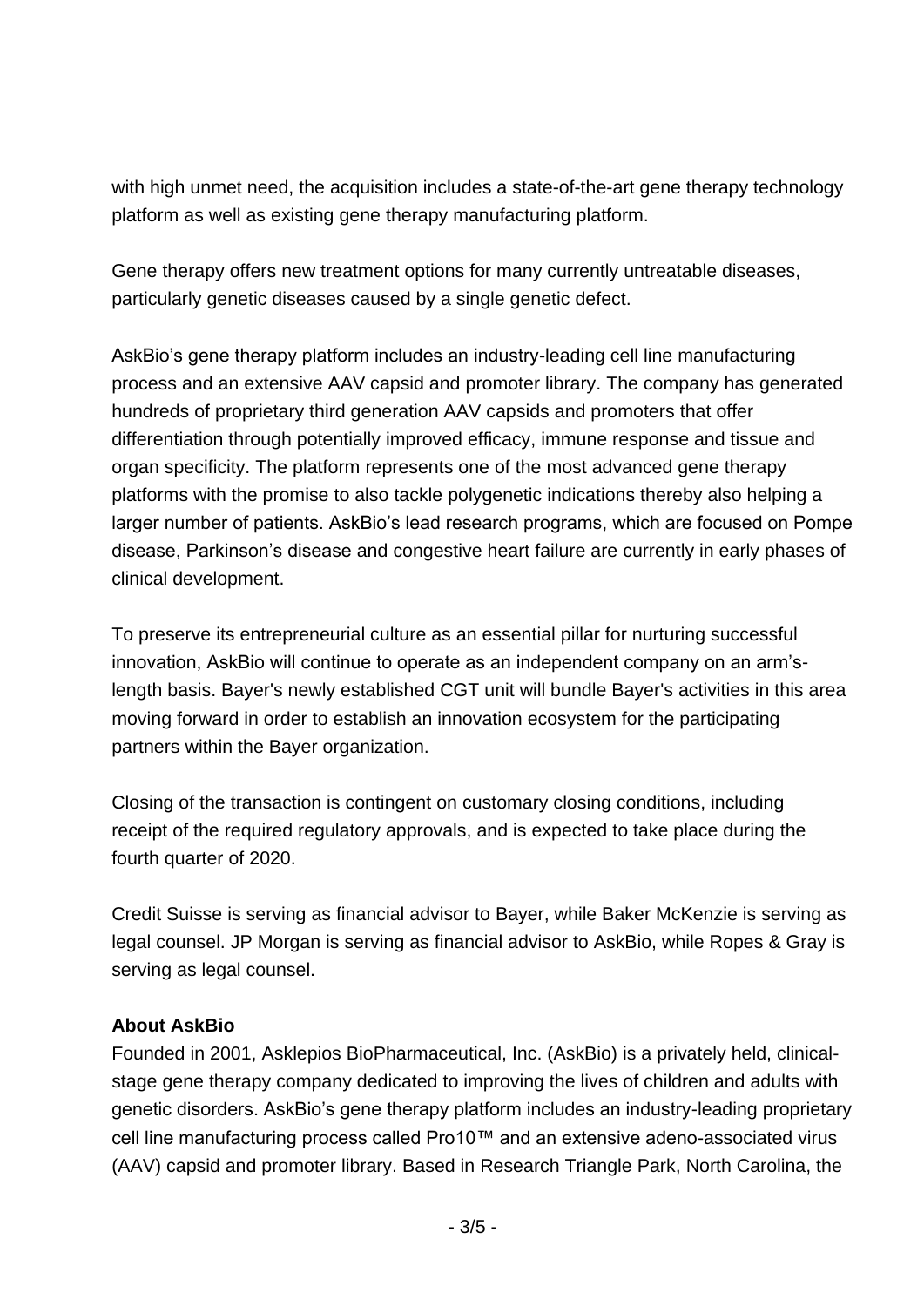company has generated hundreds of proprietary third generation AAV capsids and promoters, several of which have entered clinical testing. An early innovator in the space, the company holds more than 500 patents in areas such as AAV production and chimeric and self-complementary capsids. AskBio maintains a portfolio of clinical programs across a range of neurodegenerative, neuromuscular and cardiovascular indications with a current clinical pipeline that includes therapeutics for Pompe disease, Parkinson's disease and congestive heart failure, as well as out-licensed clinical indications for hemophilia and Duchenne muscular dystrophy. Learn more at [https://www.askbio.com](https://www.askbio.com/).

### **About Bayer**

Bayer is a global enterprise with core competencies in the life science fields of health care and nutrition. Its products and services are designed to benefit people by supporting efforts to overcome the major challenges presented by a growing and aging global population. At the same time, the Group aims to increase its earning power and create value through innovation and growth. Bayer is committed to the principles of sustainable development, and the Bayer brand stands for trust, reliability and quality throughout the world. In fiscal 2019, the Group employed around 104,000 people and had sales of 43.5 billion euros. Capital expenditures amounted to 2.9 billion euros, R&D expenses to 5.3 billion euros. For more information, go to [www.bayer.com](http://www.bayer.com/).

#### Contact:

**Sarah-Christine Wanner, phone +49 30 468-193 178**

Email: [sarah-christine.wanner@bayer.com](mailto:sarah-christine.wanner@bayer.com)

#### **Nuria Aiguabella Font, phone +49 30 468-193 131**

Email: [nuria.aiguabellafont@bayer.com](mailto:nuria.aiguabellafont@bayer.com)

Find more information at [www.pharma.bayer.com](http://www.pharma.bayer.com/) Follow us on Facebook:<http://www.facebook.com/pharma.bayer> Follow us on Twitter: [@BayerPharma](https://twitter.com/bayerpharma)

scw (2020-0250E)